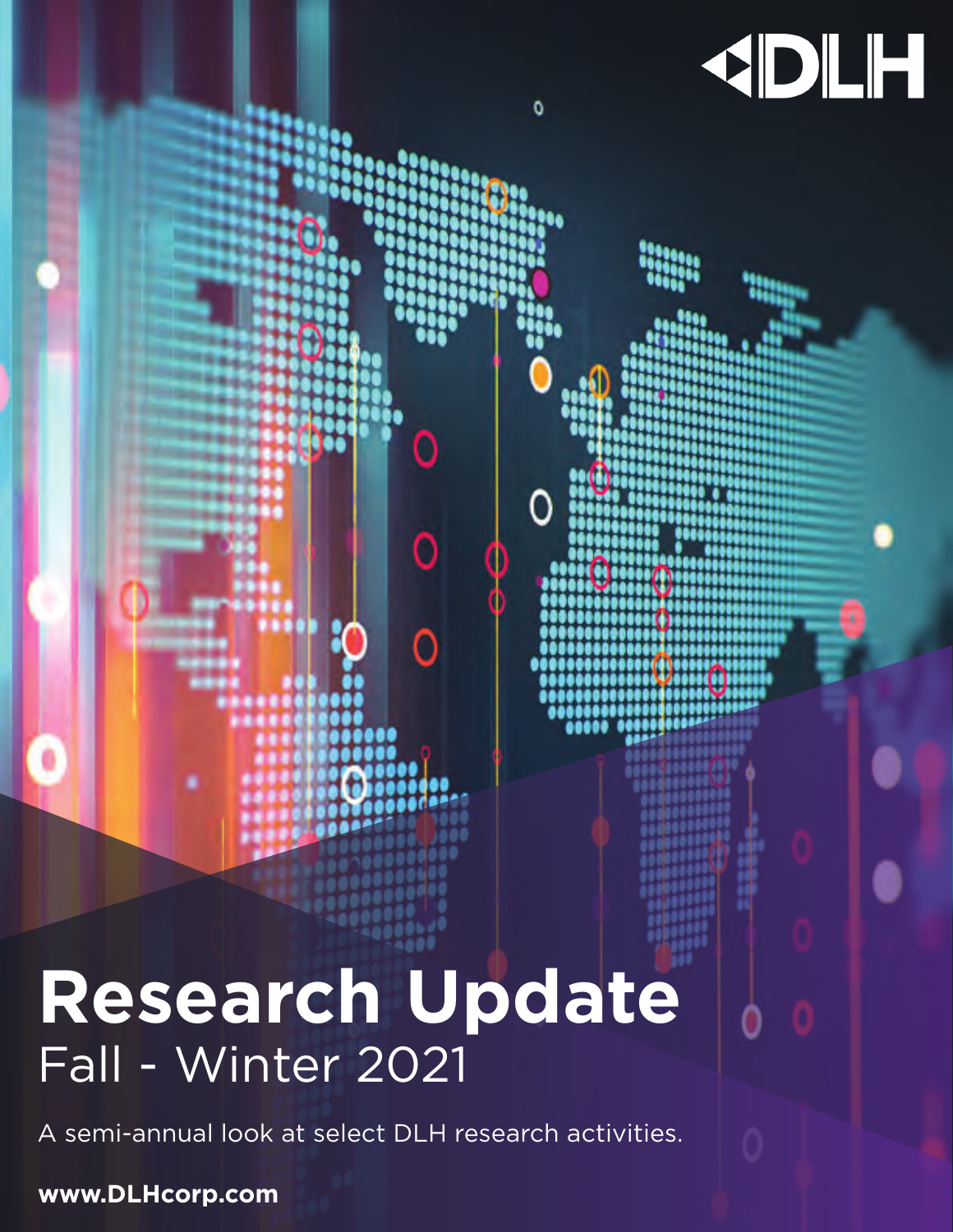# **Jeanine Christian** President, Public Health & Scientific Research



Thank you for your interest in the Fall-Winter 2021 edition of the DLH Research Update, a semi-annual look at select research activities from across our company's Public Health & Scientific Research operating unit. I am continually impressed by the curiosity and depth of expertise that our researchers display. In the pages that follow, you will see numerous examples of the passion that members of the DLH team bring to their scientific missions.

In delving into the research on display this edition, I was struck by the breadth of the populations touched by our team's work. Our research spans the young and the elderly, crosses race and gender

barriers, and encompasses broad swaths of the socioeconomic spectrum. Through our expansive network of clinical research partners across the globe, we cross borders and continents. From investigational therapeutic discoveries, to infectious disease, exposure effects, and more, the work DLH researchers carry out truly does affect the lives of millions. Taking a moment to reflect on that is inspiring.

I am proud as always to be a member of the DLH team. My tremendous thanks and gratitude to the authors listed herein, and to the hundreds of other members of our world-class workforce and partner organizations who helped make this vital research a reality.

Sincerely,

Jeanine Christian President Public Health & Scientific Research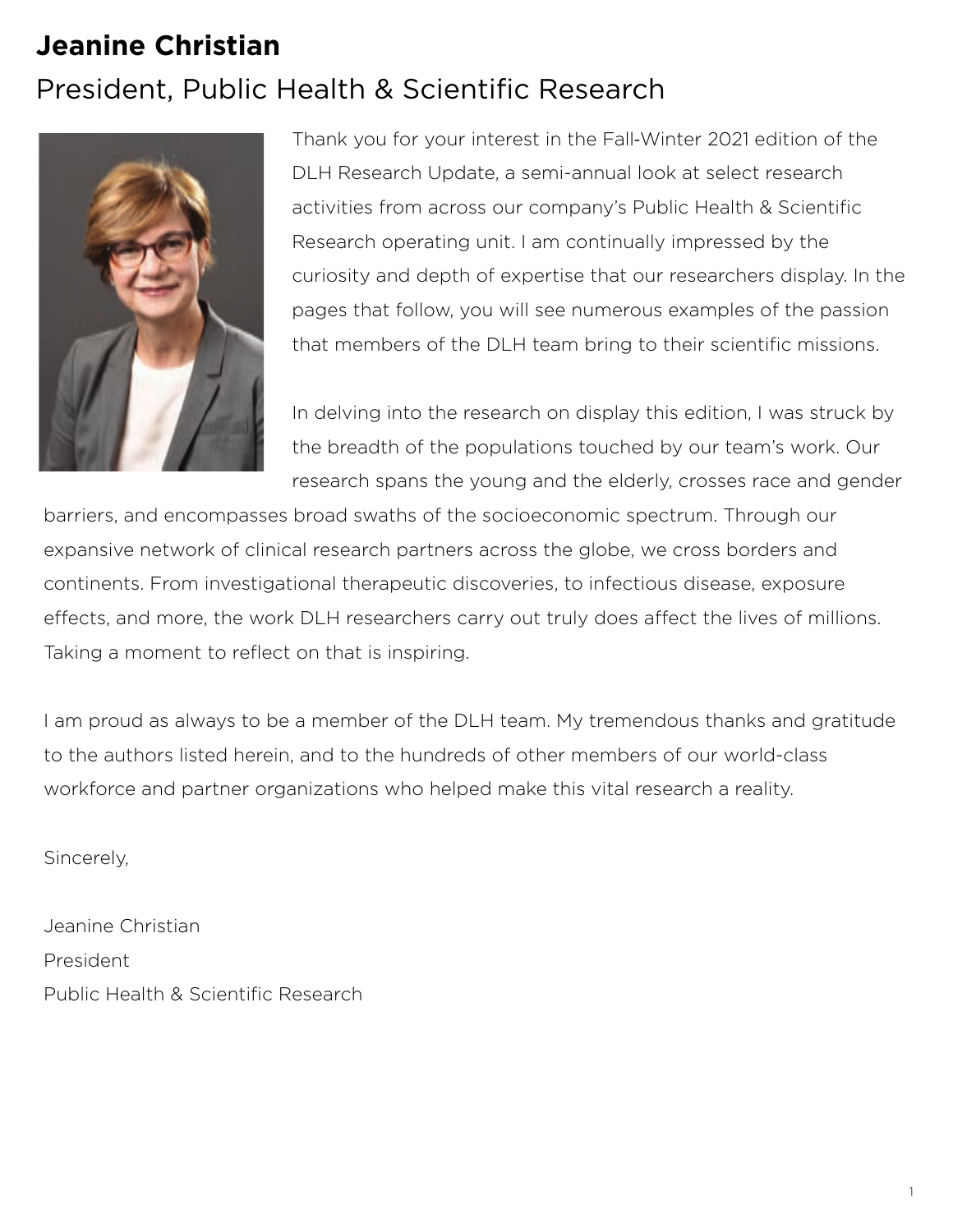Unless another funding source is named, the research activities described below were funded wholly or in part by the federal government.

#### **Recent Publications**

## **Objective and Subjective Childhood Socioeconomic Disadvantage and Incident Depression in Adulthood: A Longitudinal Analysis in the Sister Study**

DLH senior research scientist and epidemiologist Aimee D'Aloisio was among the authors of [an article p](https://pubmed.ncbi.nlm.nih.gov/33881563/)ublished in *Social Psychiatry and Psychiatric Epidemiology* (Epub: April 2021; Print: July 2021). The association between objective (i.e., household education level) and subjective (i.e., rank of family income and report of not enough food to eat) socioeconomic disadvantage (SD) during childhood and diagnosis of clinical depression after age 30 among 47,055 women in the Sister Study was examined. A total of 8036 (17.1%) women were diagnosed with clinical depression over a mean follow-up of 24.0 (± 9.9) years. Those reporting being poor (versus well-off) or not having enough food to eat in childhood had a 1.28 and 1.30 times higher rate of depression diagnosis, respectively, with consistent associations observed across birth year groups. An inverse association between low household education level and incident depression was observed at baseline (i.e., age 30) becoming positive over time in the total sample but only among women born between 1935-1954 in analyses stratified by 10-year birth group. Findings suggest that subjective SD in childhood is a largely consistent predictor of depression onset among women in adulthood whereas the effects of household education level in childhood may vary across women born into different birth cohorts, and for some, across the lifecourse. Other authors include researchers from the National Institute of Environmental Health Sciences and the Joseph J. Zilber School of *Public Health at the University of Wisconsin-Milwaukee.*

#### **Corticosteroid Discontinuation, Complete Clinical Response and Remission in Juvenile Dermatomyositis**

DLH research scientist William Warren-Hicks was among the authors of [an article](https://pubmed.ncbi.nlm.nih.gov/33067611/) published in *Rheumatology*  (Print: May 2021). A North American registry of juvenile dermatomyositis (JDM) patients was examined for frequency of and factors associated with corticosteroid discontinuation, complete clinical response, and remission. The probability of achieving final corticosteroid discontinuation, complete clinical response, and remission in 307 JDM patients was evaluated. JDM patients achieve favorable outcomes, including corticosteroid discontinuation, complete clinical response, and remission, although timelines for these may be several years based on time-dependent analyses. These outcomes are inter-related and strong predictors of each other. Selected clinical features and myositis autoantibodies are additionally associated with these outcomes. *Other*  authors include researchers from the National Institute of Environmental Health Sciences and the National *Institute of Arthritis and Musculoskeletal and Skin Diseases.*

#### **Suspected Immune-Related Adverse Events with an Anti-PD-1 Inhibitor in Otherwise Healthy People With HIV**

DLH clinical trials specialist Chanelle Wimbish was among the authors of [an article](https://pubmed.ncbi.nlm.nih.gov/33929394/) published in *the Journal of Acquired Immune Deficiency Syndromes* (Online: May 2021; Print: August 2021). Strategies to reverse HIV-specific immune exhaustion and target latently infected cells must be tested. These may require more targeted programmed death-1 blockade than that obtained with systemic administration of antibodies, coupled with a better understanding of risks for immune-mediated adverse events, to pursue studies of immune checkpoint inhibitors in otherwise healthy, virologically suppressed people with HIV (PWH). This study underscores the potential challenges of translating successful immunotherapeutic interventions from the high morbidity/mortality cancer field to otherwise healthy virologically suppressed PWH. *Other authors of the article include researchers from the Division of Infectious Diseases at the University of North Carolina at Chapel Hill, Center for Biostatistics and AIDS Research at the Harvard T. H. Chan School of Public Health, Division of Endocrinology, Diabetes and Metabolism at the Johns Hopkins University School of Medicine, and the HIV*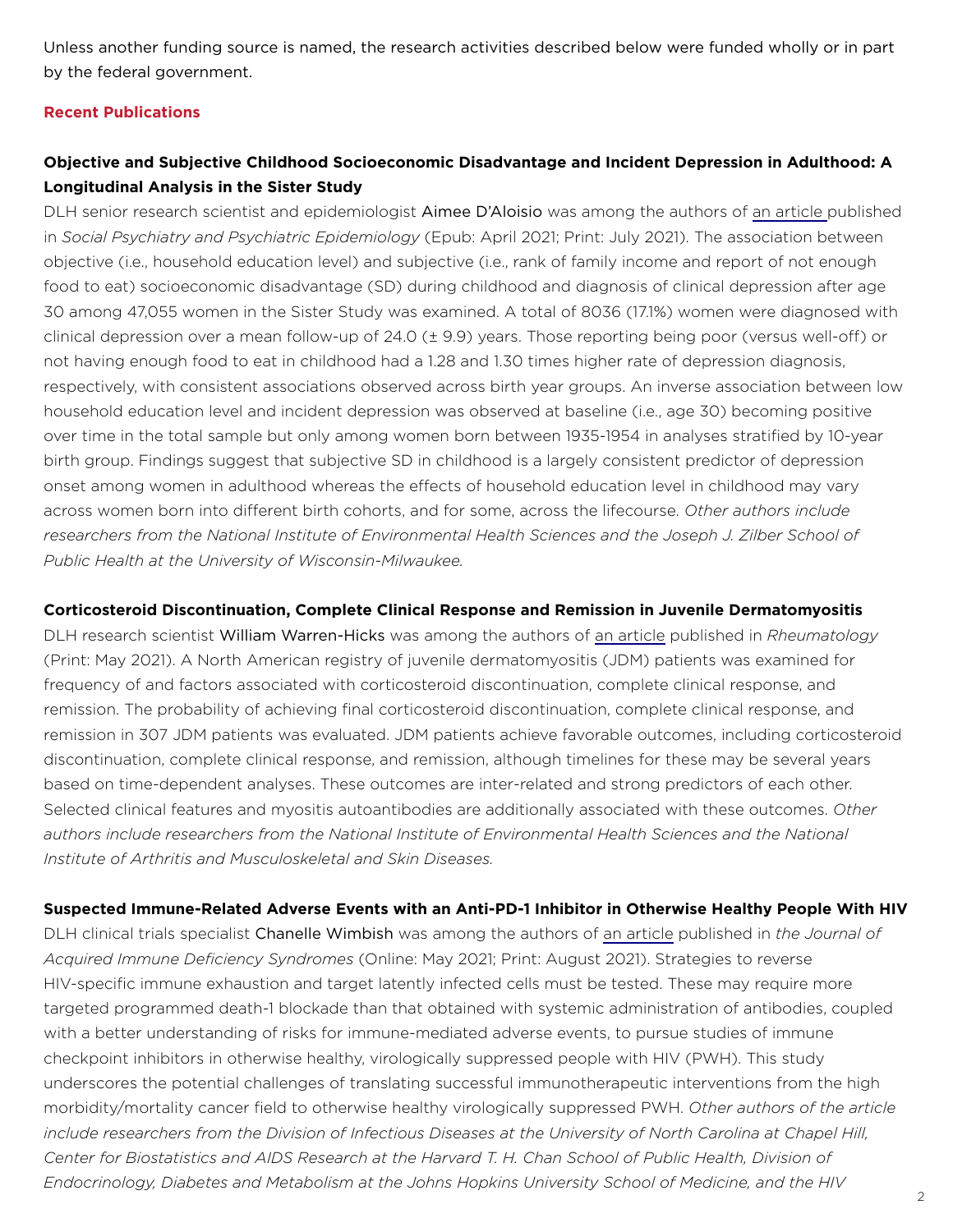## **Albuminuria as a Predictor of Mortality from Chronic Lower Respiratory Disease and from Influenza and Pneumonia**

DLH researcher/SAS programmer Jesse Wilkerson and DLH research scientist Lydia Feinstein were among the authors of [a short article](https://pubmed.ncbi.nlm.nih.gov/33979561/) published in the *Annals of the American Thoracic Society* (Online ahead of print May 2021; print December 21, 2021; available on PMC [PMCID: PMC8641818] March 30, 2022). The article reports on albuminuria, a marker of renal impairment, and its association with respiratory disease-related deaths. The study used data from the National Health and Nutrition Examination Survey and spot urine samples evaluated for albumin and creatinine levels. Findings suggested albuminuria is associated with mortality from chronic lower respiratory disease and from influenza and pneumonia, independent of diabetes or chronic kidney disease. *Other authors of the article include researchers from the National Institute of Environmental Health Sciences, University of Cincinnati College of Medicine, and the University of Iowa.*

#### **The Association Between Douching, Genital Talc Use, and the Risk of Prevalent and Incident Cervical Cancer**

DLH senior research scientist and epidemiologist Aimee D'Aloisio was among the authors of [an article](https://pubmed.ncbi.nlm.nih.gov/34290340/) published in *Scientific Reports* (Print: July 2021). While human papillomavirus is the primary cause of cervical cancer, other factors may influence susceptibility and response to the virus. Candidates include douching and talcum powder applied in the genital area. Douching at ages 10-13 was positively associated with pre-baseline cervical cancer, though the association was not statistically significant. An association between adolescent talc use and pre-baseline cervical cancer was not observed. Douching in the year before enrollment was positively associated with incident cervical cancer. The association between recent genital talc use and incident cervical cancer was positive, but not statistically significant. The observed positive association between douching and incident cervical cancer is consistent with previous retrospective case-control studies. In the first study to examine genital talc use and cervical cancer, evidence of an association was not seen. *Other authors include researchers from the National Institute of Environmental Health Sciences.*

# **Antiretroviral Hair Levels, Self-Reported Adherence, and Virologic Failure in Second-Line Regimen Patients in Resource-Limited Settings**

DLH researcher Evelyn Hogg was one of several authors who published [an article](https://pubmed.ncbi.nlm.nih.gov/33831905/) in *AIDS* (London, England) (Print: July 2021) that evaluated associations between antiretroviral hair concentrations as an objective, cumulative adherence metric, with self-reported adherence and virologic outcomes. Protease inhibitor hair concentrations showed stronger associations with subsequent virologic outcomes than self-reported adherence in this cohort. Hair adherence measures could identify individuals at risk of second-line treatment failure in need of interventions. *Other authors of the article include researchers from the Division of AIDS/National Institute of Allergy and Infectious Diseases, Harvard T.H. Chan School of Public Health, as well as HIV researchers from Thailand, Brazil, South Africa, Malawi, India, and Australia.*

#### **The Association Between Blood Metals and Hypertension in the GuLF Study**

DLH researcher W. Braxton Jackson II was among the authors of [an article](https://pubmed.ncbi.nlm.nih.gov/34303682/) published in *Environmental Research*  (Epub: July 2021; Print: November 2021). Both essential and non-essential metals come from natural and anthropogenic sources. Metals can bioaccumulate in humans and may impact human health, including hypertension. Blood metal (cadmium, lead, mercury, manganese, and selenium) concentrations were measured at baseline for a sample of participants in the Gulf Long-Term Follow-up (GuLF) Study. The GuLF Study is a prospective cohort study focused on potential health effects following the 2010 Deepwater Horizon oil spill. Overall cross-sectional associations between blood cadmium, lead, mercury, selenium levels and hypertension or blood pressure were not found. However, some evidence was found suggesting that manganese might be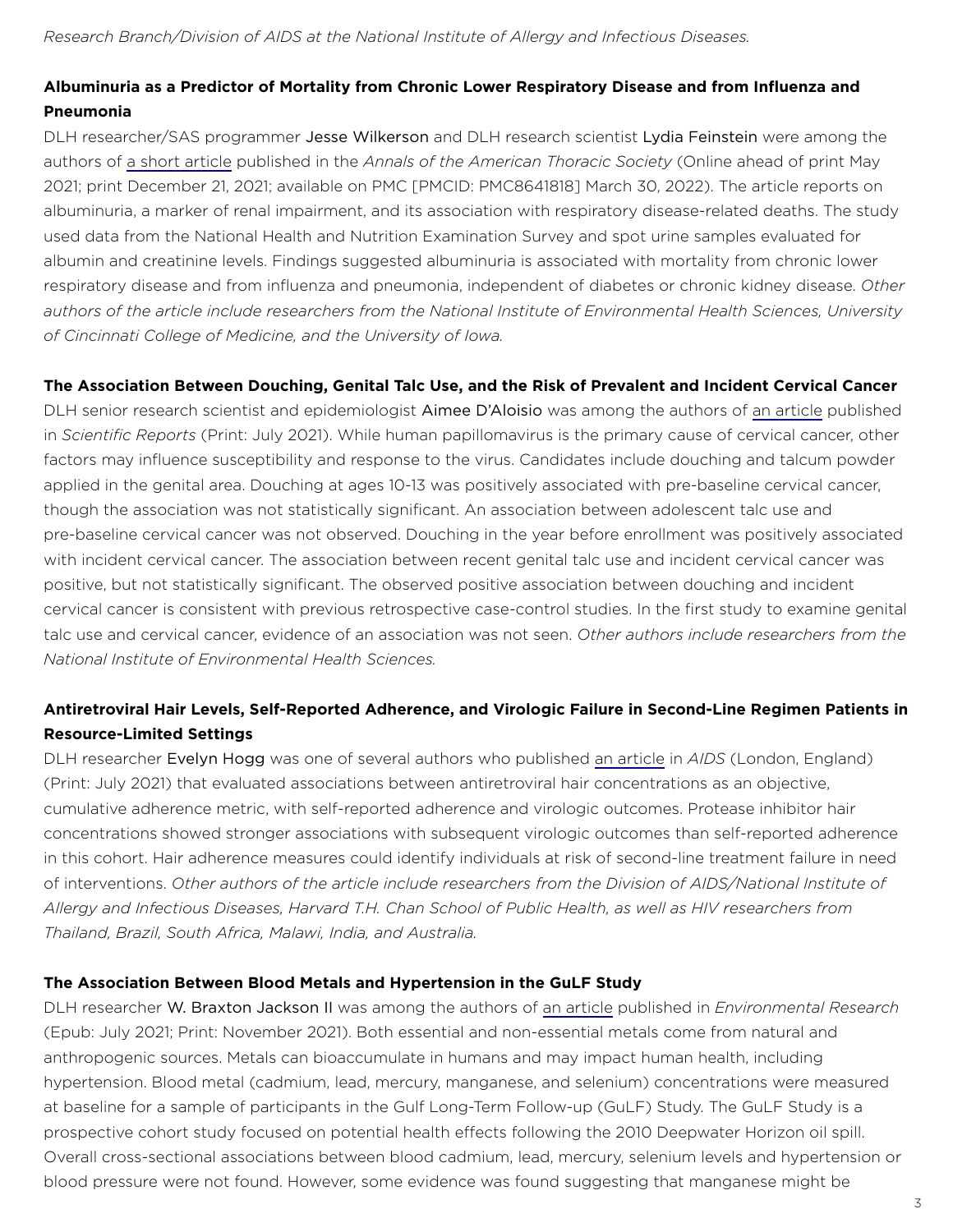positively associated with risk of hypertension. Associations varied somewhat by race and BMI. *Other authors of the article included researchers from the University of North Carolina's Gillings School of Global Public Health and the National Institute of Environmental Health Sciences.*

# **Exploring the Motivations of Research Participants Who Chose Not to Learn Medically Actionable Secondary Genetic Findings About Themselves**

DLH researcher Jamie Glover was among the authors of [an article](https://pubmed.ncbi.nlm.nih.gov/34326490/) published in *Genetics in Medicine* (Epub: July 2021; Print: December 2021). Proposals to return medically actionable secondary genetic findings (SFs) in the clinical and research settings have generated controversy regarding whether to solicit individuals' preferences about their "right not to know" genetic information. This study contributes to the debate by surveying research participants who have actively decided whether to accept or refuse SFs. Participants were drawn from a large National Institutes of Health (NIH) environmental health study. This study demonstrates the need for a more robust informed consent process when soliciting research participants' preferences about receiving SFs. The authors also suggested that their data support implementing a default practice of returning SFs without actively soliciting preferences. *Other authors of the article included researchers from the National Institute of Environmental Health Sciences, the Department of Bioethics at the National Human Genome Research Institute, and Harvard University.*

# **Experiences with Everyday and Major Forms of Racial/Ethnic Discrimination and Type 2 Diabetes Risk Among White, Black, and Hispanic/Latina Women: Findings from the Sister Study**

DLH senior epidemiologist Julia Ward was one of several authors of [an article](https://pubmed.ncbi.nlm.nih.gov/34215871/) published in the *American Journal of Epidemiology* (Online ahead of print: July 2021; Print December 2021). Racial/ethnic discrimination may contribute to type 2 diabetes mellitus (T2DM) risk, but few studies have prospectively examined this relationship among racially/ethnically diverse populations. Prospective data from 33,833 eligible Sister Study participants enrolled from 2003 to 2009 were analyzed. In a follow-up questionnaire (2008-2012), participants reported lifetime experiences of everyday and major forms of racial/ethnic discrimination. Self-reported physician diagnoses of T2DM were ascertained until September 2017. Over an average of 7 years of follow-up, there were 1,167 incident cases of T2DM. Non-Hispanic-Black women most frequently reported everyday and major racial/ethnic discrimination (vs. Non-Hispanic-White and Hispanic/Latina). While everyday discrimination was not associated, experiencing major discrimination was marginally associated with higher T2DM risk overall after adjustment for sociodemographic characteristics and body mass index. Associations were similar across racial/ethnic groups; however, racial/ethnic discrimination was more frequently reported among racial/ethnic minority women. Anti-discrimination efforts may help mitigate racial/ethnic disparities in T2DM risk. Other *authors of the article include researchers from the National Institute of Environmental Health Sciences, Department of Epidemiology at the University of North Carolina at Chapel Hill, Department of Epidemiology and Biostatistics at the University of Maryland in College Park, National Institute on Minority Health and Health Disparities, the Harvard T.H. Chan School of Public Health, and the Department of African and African American Studies at Harvard University.*

#### **Intergenerational Educational Mobility and Type 2 Diabetes in the Sacramento Area Latino Study on Aging**

DLH senior epidemiologist Julia Ward was among the authors of [an article](https://pubmed.ncbi.nlm.nih.gov/34303766/) published in the *Annals of Epidemiology* (Epub: July 2021; Print: January 2022). United States (US) Latinos have the lowest educational attainment of any US racial/ethnic group, which may contribute to their disparate burden of type 2 diabetes. The association between intergenerational educational mobility and type 2 diabetes among US Latino adults was examined. Data from the Niños Lifestyle and Diabetes Study (2013-2014) and the Sacramento Area Latino Study on Aging (1998-1999) were used to link 616 adult Latino children to their parents. Findings from a predominantly Mexican-heritage community suggest that higher education across generations may buffer individuals from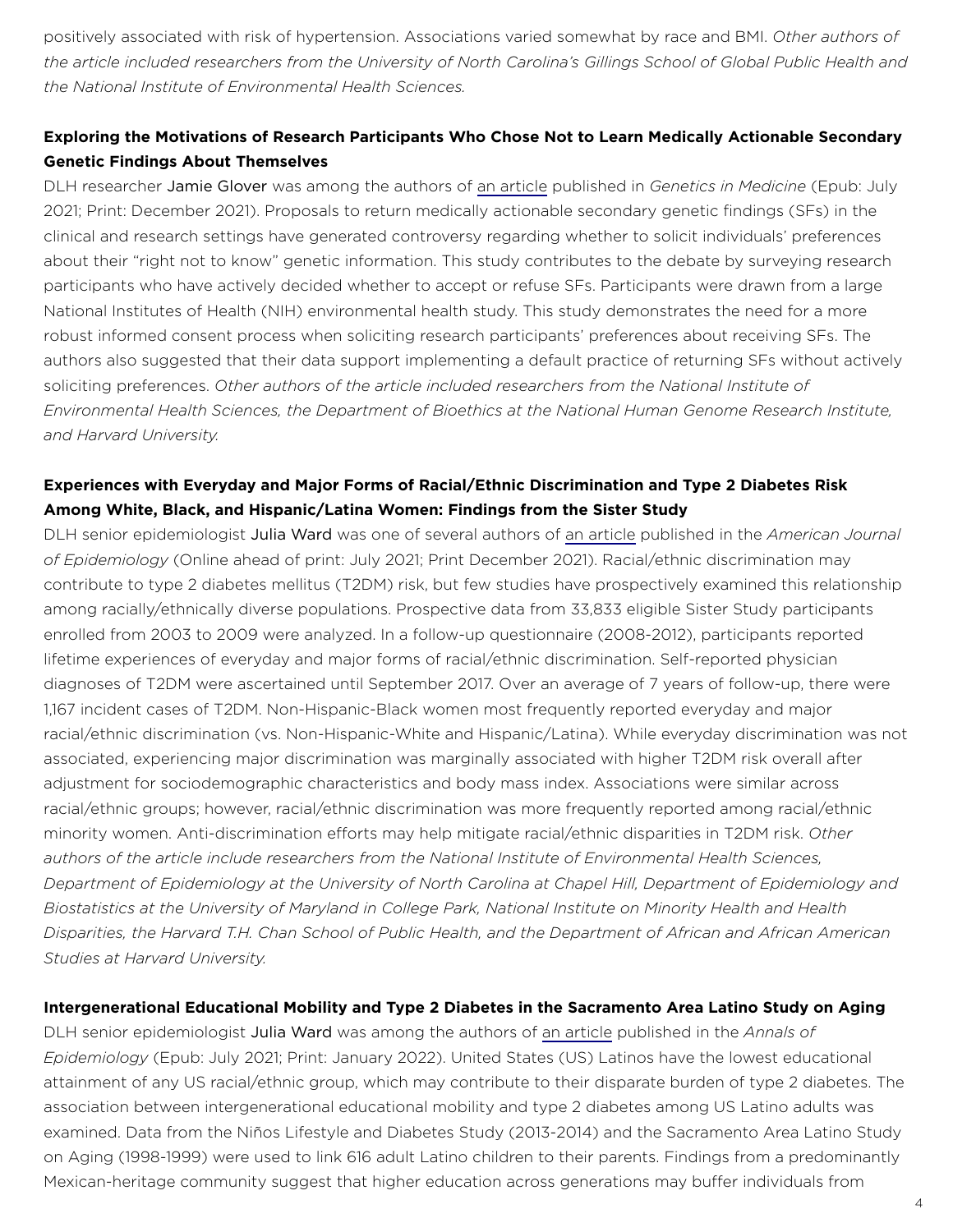glycemic dysregulation. As such, higher education may be a promising public health target to address the rising burden of type 2 diabetes in the US. *Other authors of the article include researchers from the Carolina Population*  Center and the Gillings School of Global Public at the University of North Carolina at Chapel Hill, the Department *of Biobehavioral Health at Pennsylvania State University, and the Mailman School of Public Health at Columbia University.*

#### **Cognitive Function Among Older Adults With Diabetes and Prediabetes, NHANES 2011-2014**

DLH epidemiologist Sarah Casagrande was among the authors of [an article](https://pubmed.ncbi.nlm.nih.gov/34229005/) published in *Diabetes Research and Clinical Practice* (Epub: July 2021; Print: August 2021) that looked at the association between diabetes status, glycemia, and cognitive function among a national U.S. sample of older adults in the 2011-2014 National Health and Nutrition Examinations Surveys. Among 1,552 adults age ≥60 years, linear regressions were used to determine the association between diabetes status (diabetes, prediabetes, normoglycemia) and cognitive function. Overall, diabetes was associated with mild cognitive dysfunction. Among all adults, cognition function scores decreased with increasing HbA1c for all assessments but remained significant in the fully adjusted model for the Animal Fluency and Digit Symbol Substitution Test. The findings suggest that dysglycemia, as measured by HbA1c, was associated with poorer executive function and processing speed. *Other authors of the article included researchers from the National Institute of Diabetes and Digestive and Kidney Diseases.*

# Reproductive Hormone Concentrations and Associated Anatomical Responses: Does Soy Formula Affect **Minipuberty in Boys?**

DLH researcher Kerry James was among the authors of [an article](https://pubmed.ncbi.nlm.nih.gov/34013335/) published in the *Journal of Clinical Endocrinology and Metabolism* (Print: August 2021). Soy formula feeding is common in infancy and is a source of high exposure to phytoestrogens, documented to influence vaginal cytology in female infants. Its influence on minipuberty in males has not been established. The researchers assessed the association between infant feeding practice and longitudinally measured reproductive hormones and hormone-responsive tissues in infant boys. They concluded that reproductive hormone concentrations and anatomical responses followed similar trajectories in soy and cow milk formula-fed infant boys. Findings suggested that these measures of early male reproductive development do not respond to phytoestrogen exposure during infancy. *Other authors of the article include researchers from the National Institute of Environmental Health Sciences, the Clinical Standardization Programs of the CDC, and the Children's Hospital of Philadelphia.*

# **Incidence of Chronic Respiratory Conditions Among Oil Spill Responders: Five Years of Follow-up in the Deepwater Horizon Oil Spill Coast Guard Cohort Study**

DLH researcher Kate Christenbury was among the authors of [an article](https://pubmed.ncbi.nlm.nih.gov/34364859/) published in *Environment Research* (Epub: August 2021; Print: January 2022). Over 10 years after the Deepwater Horizon (DWH) oil spill, understanding of long-term respiratory health risks associated with oil spill response exposures is limited. A prospective analysis was conducted in a cohort of U.S. Coast Guard personnel with universal military healthcare. For all active duty cohort members in the DWH Oil Spill Coast Guard Cohort Study, medical encounter data was obtained from October 1, 2007, to September 30, 2015. Among active duty Coast Guard personnel, oil spill clean-up exposures were associated with moderately increased risk for longer-term respiratory conditions. *Other authors included researchers from the Department of Preventive Medicine and Biostatistics at Uniformed Services University of the Health Sciences, Department of Epidemiology at the University of North Carolina's Gillings School of Global Public Health, and the Directorate of Health, Safety, and Work Life at United States Coast Guard Headquarters.*

#### **Spirometry Quality Predictors in a Large Multistate Prospective Study**

DLH researchers W. Braxton Jackson II, Steven Ramsey, and Matthew Curry were among the authors of an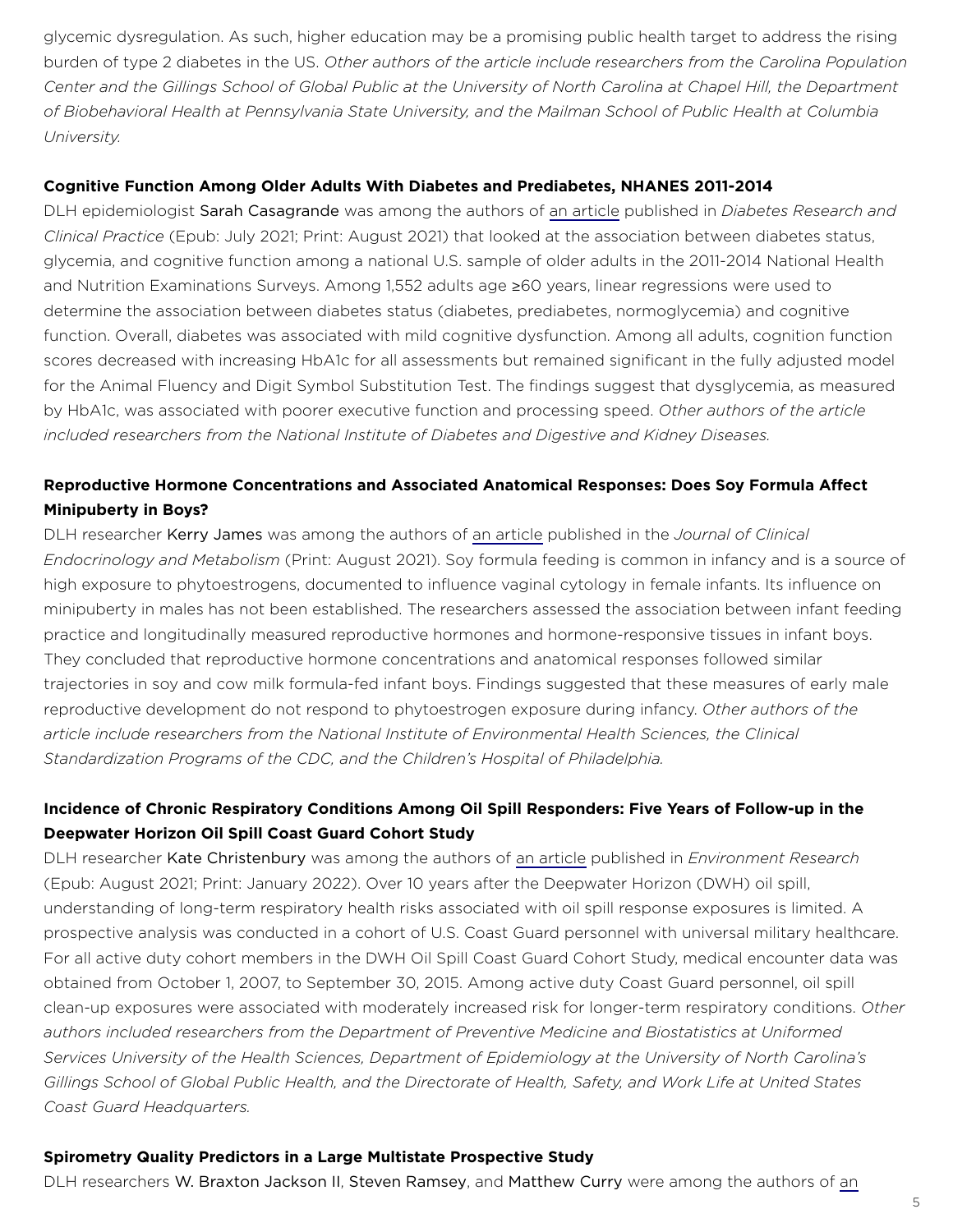[article](https://pubmed.ncbi.nlm.nih.gov/34571455/) published in *Respiratory Medicine* (Epub: September 2021; Print: November 2021). The Gulf Long-Term Follow-up (GuLF) Study is a prospective cohort study of health effects associated with oil spill response and clean-up following the 2010 Deepwater Horizon Disaster. As part of the study, spirometry testing of lung function was carried out in home visits across multiple states. Few studies have described factors associated with spirometry test failure in field-based settings. The authors' objective was to identify what factors, if any, predicted test failure among GuLF Study participants who completed spirometry testing in a non-traditional setting. Field-based studies involving spirometry should identify and account for participant factors that may influence test failure. Coaching that is tailored to those less likely to have experience with spirometry may help reduce test failure rates. *Other authors of the article include researchers from the National Institute of Environmental Health Sciences.*

#### **Early-Life Farm Exposure and Ovarian Reserve in a U.S. Cohort of Women**

DLH senior statistician Gregg Dinse and senior research scientist and epidemiologist Aimee D'Aloisio were among the authors of [an article](https://pubmed.ncbi.nlm.nih.gov/34039897/) published in *Epidemiology* (Print: September 2021) that examined whether lower concentrations of the ovarian reserve biomarker anti-Müllerian hormone (AMH) in adulthood were associated with prenatal farm exposure, as well as childhood farm exposure, using enrollment data from the Sister Study, a large U.S. cohort of women. Prenatal and childhood farm exposure data were collected by questionnaire and telephone interview. Prenatal exposure to maternal residence or work on a farm was associated with lower AMH concentrations. Associations between childhood farm residence exposures and AMH were null or weak, except childhood contact with pesticide-treated livestock or buildings. The article concluded that replication of the prenatal farm exposure and lower adult AMH association raises concern that aspects of prenatal farm exposure may result in reduced adult ovarian reserve. *Other authors include researchers from the College of Human Medicine at Michigan State University, the University of North Carolina Gillings School of Global Public Health, and the National Institute of Environmental Health Sciences.*

# **Evaluating Newly Approved Drugs for Multidrug-Resistant Tuberculosis (endTB): Study Protocol for an Adaptive, Multi-Country Randomized Controlled Trial**

DLH clinical trials specialist Osarenoma Okunbor was among the authors of [an article](https://pubmed.ncbi.nlm.nih.gov/34563240/) published in *Trials* (Online: September 2021). Treatment of multidrug- and rifampin-resistant tuberculosis (MDR/RR-TB) is expensive, labor-intensive, and associated with substantial adverse events and poor outcomes. While most MDR/RR-TB patients do not receive treatment, many who do are treated for 18 months or more. A shorter all-oral regimen is currently recommended for only a subset of MDR/RR-TB. Its use is only conditionally recommended because of very low-quality evidence underpinning the recommendation. Novel combinations of newer and repurposed drugs bring hope in the fight against MDR/RR-TB, but their use has not been optimized in all-oral, shorter regimens. This has greatly limited their impact on the burden of disease. There is a dire need for high-quality evidence on the performance of new, shortened, injectable-sparing regimens for MDR-TB that can be adapted to individual patients and different settings. The lack of a safe and effective regimen that can be used in all patients is a major obstacle to delivering appropriate treatment to all patients with active MDR/RR-TB. Identifying multiple shorter, safe, and effective regimens has the potential to greatly reduce the burden of this deadly disease worldwide. *Other authors include researchers from the Department of Global Health and Social Medicine at Harvard Medical School, the University of San Francisco Center for Tuberculosis, the Division of Global Health Equity at Brigham and Women's Hospital, Dana-Farber Cancer Institute, as well as researchers from France, Belgium, Kazakhstan, Canada, South Africa, Pakistan, Peru, and India.*

**Disparities in Multiple Sleep Characteristics Among Non-Hispanic White and Hispanic/Latino Adults by Birthplace and Language Preference: Cross-Sectional Results from the US National Health Interview Survey** DLH health researchers Erline E. Martinez-Miller, John McGrath, and W. Braxton Jackson II were among the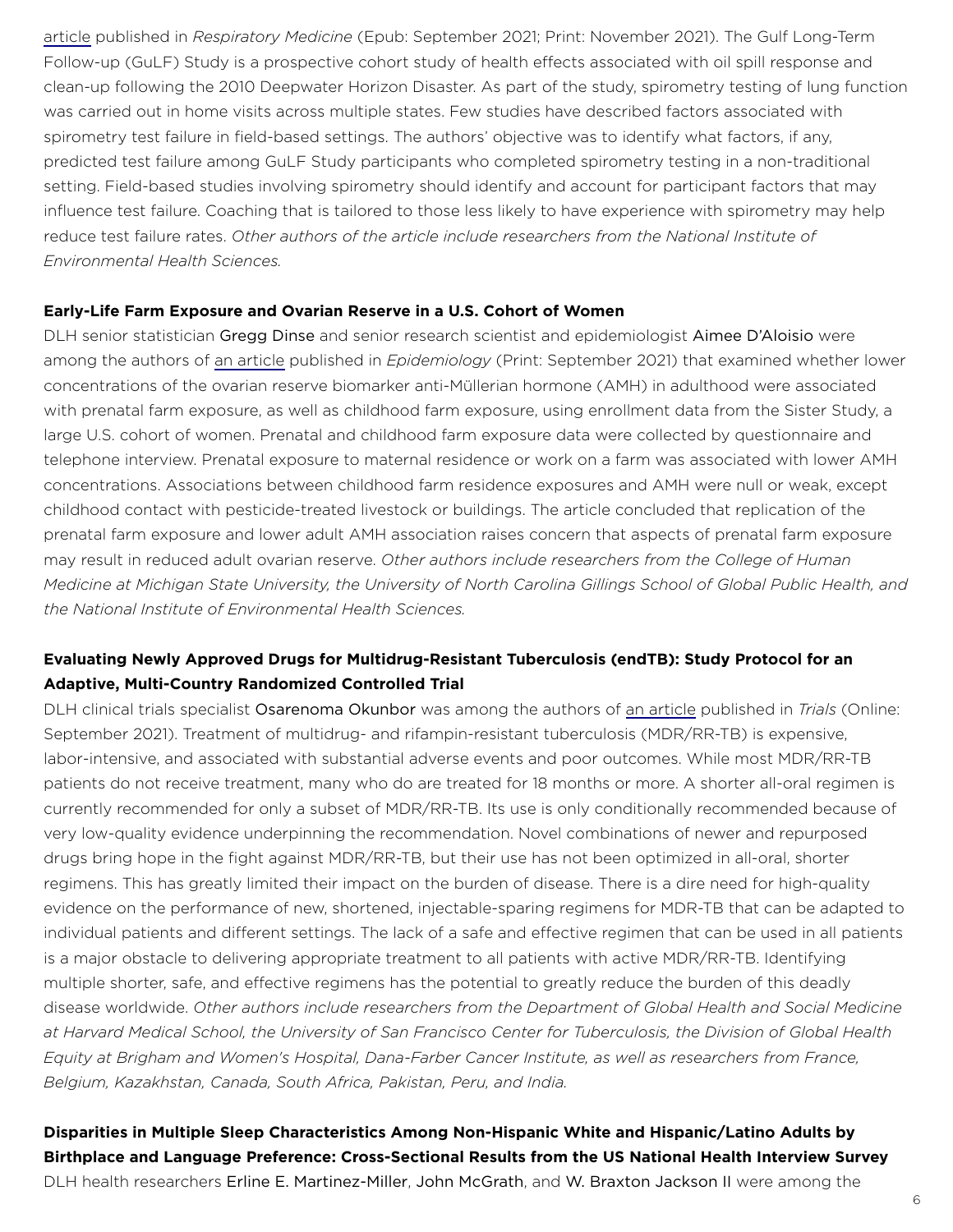authors of [an article](https://pubmed.ncbi.nlm.nih.gov/34475161/) in *BMJ Open* (Epub: September 2021) that investigated whether sleep disparities vary by birthplace among non-Hispanic White and Hispanic/Latino adults in the US, and investigated language preference as an effect modifier. Sleep disparities varied by birthplace, Hispanic/Latino heritage, and language preference, and each characteristic should be considered in sleep disparities research. *Other authors include researchers from the National Institute of Environmental Health Sciences, the Department of Population and Data Sciences at the University of Texas Southwestern Medical Center, the National Institute on Minority Health and Health Disparities, and the National Heart, Lung and Blood Institute.*

### **Poor Clinical Guideline Adherence and Inappropriate Testing for Incident Lower Urinary Tract Symptoms Associated with Benign Prostatic Hyperplasia**

DLH health researchers Lydia Feinstein, Julia Ward, and Erline E. Martinez-Miller were among the authors of [an](https://pubmed.ncbi.nlm.nih.gov/34545201/)  [article](https://pubmed.ncbi.nlm.nih.gov/34545201/) in *Prostate Cancer and Prostatic Diseases* (Online Ahead of Print: September 2021). The American Urological Association (AUA) makes recommendations for evaluation and testing for lower urinary tract symptoms associated with benign prostatic hyperplasia (LUTS/BPH) to help primary care providers and specialists identify LUTS/BPH and harmful related conditions including urinary retention and prostate or bladder cancer. Understanding of provider adherence to these guidelines is limited to single-site or non-representative settings. Although older men were at greater risk of LUTS/BPH than younger men, they were less likely to undergo testing at diagnosis. Recommended testing with urinalysis was poor despite higher prevalence of bladder cancer in older men and a standard recommendation for urinalysis since 1994. Providers should be more cognizant of AUA Guidelines when assessing LUTS/BPH patients. *Other authors include researchers from the Division of Urology at Albany Medical College, the Gillings School of Global Public Health at the University of North Carolina at Chapel Hill, the National Institute of Diabetes and Digestive and Kidney Diseases, Johns Hopkins School of Medicine, the Center for Male Health at Loyola University Medical Center, and the Department of Population and Data Sciences at the University of Texas Southwestern Medical Center.*

#### **Acute and Longer-Term Cardiovascular Conditions in the Deepwater Horizon Oil Spill Coast Guard Cohort**

DLH researcher Kate Christenbury was among the authors of [an article](https://pubmed.ncbi.nlm.nih.gov/34688052/) published in *Environment International*  (Epub: October 2021; Print: January 2022). The U.S. Coast Guard (USCG) led a clean-up response to the Deepwater Horizon (DWH) oil spill. Human studies evaluating acute and longer-term cardiovascular conditions associated with oil spill-related exposures are sparse. The authors aimed to investigate prevalent and incident cardiovascular symptoms/conditions in the DHW Oil Spill Coast Guard Cohort. In this large study of the DWH oil spill USCG responders, self-reported spill clean-up exposures were associated with acute and longer-term cardiovascular symptoms/conditions. *Other authors included researchers from the Uniformed Services University of the Health Sciences, the Department of Epidemiology at the University of North Carolina's Gillings School of Global Public Health, and the Directorate of Health, Safety, and Work Life at United States Coast Guard Headquarters.*

### **Estimation of Dermal Exposure to Oil Spill Response and Clean-up Workers after the Deepwater Horizon Disaster**

DLH researcher Anna Jones was among the authors of [an article](https://pubmed.ncbi.nlm.nih.gov/34642740/) published in *Annals of Work Exposures and Health* (Online Ahead of Print: October 2021). The GuLF STUDY is investigating health outcomes associated with oil spill-related chemical exposures among workers involved in the spill response and clean-up following the Deepwater Horizon disaster. Due to the lack of dermal exposure measurements, dermal exposures were estimated using a deterministic model, which was customized from a previously published model. Workers provided information on the frequency of contact with oil, tar, chemical dispersants applied to the oil spill and sea water, as well as the use of protective equipment, by job/activity/task. The model estimated dermal exposures to total hydrocarbons (THC), benzene, ethylbenzene, toluene, xylene, n-hexane (BTEX-H), polycyclic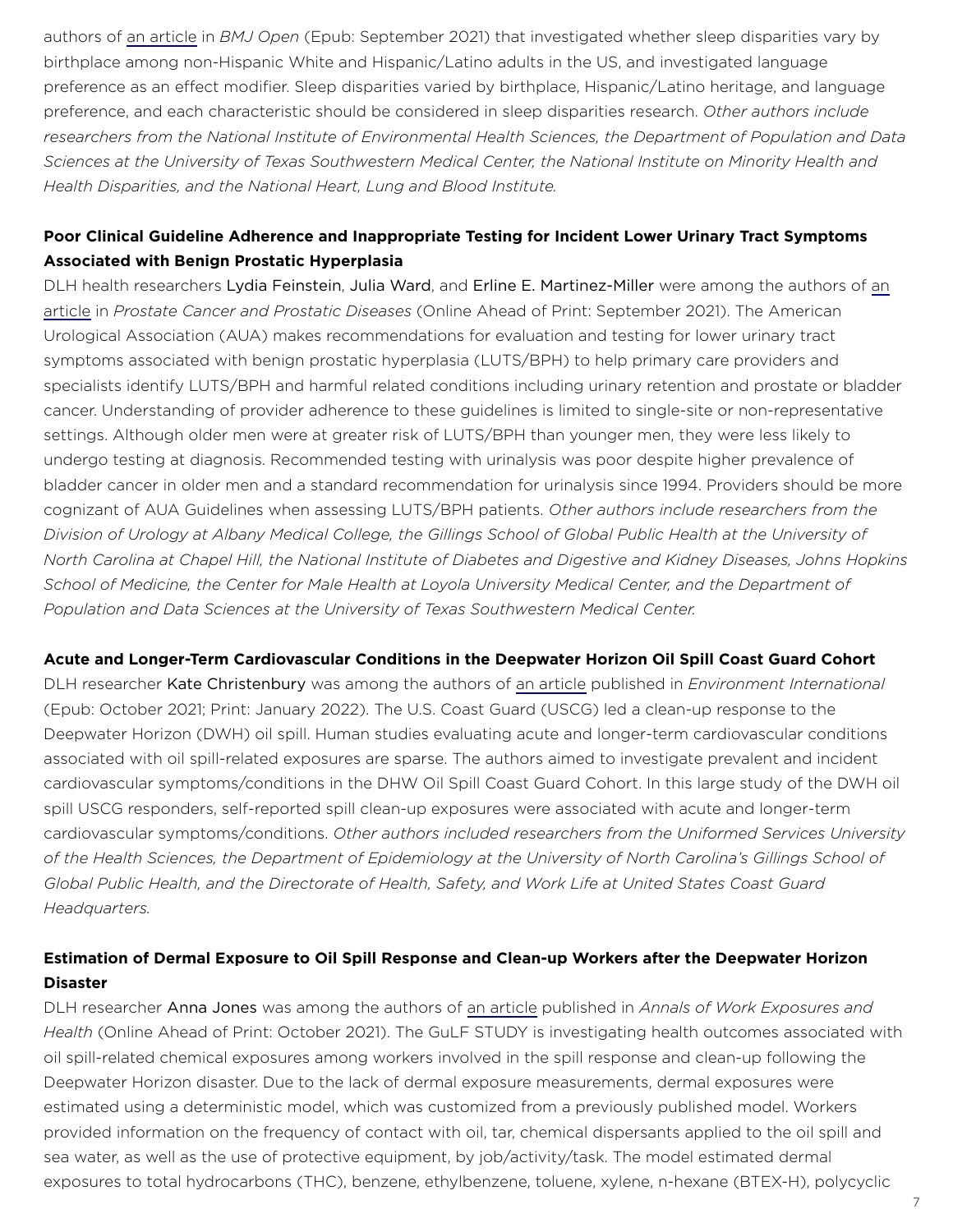aromatic hydrocarbons (PAHs), and dispersants in GuLF DREAM units (GDUs). Correlations of these substances to each other were high for most of the substances in oil but were lower for some of the substances in tar. These data were linked to the study participants to allow investigation of adverse health effects that may be related to dermal exposures. *Other authors include researchers from the National Institute of Environmental Health Sciences and the Gillings School of Global Public Health at the University of North Carolina.*

# **A Prospective Study of Multiple Sleep Dimensions and Hypertension Risk Among White, Black And Hispanic/Latina Women: Findings from the Sister Study**

DLH senior epidemiologist Julia Ward was among the authors of [an article](https://pubmed.ncbi.nlm.nih.gov/34620810/) published in the *Journal of Hypertension* (Print: November 2021). Poor sleep is associated with increased hypertension risk, but few studies have evaluated multiple sleep dimensions or investigated racial/ethnic disparities in this association among women. Multiple sleep dimensions (sleep duration, inconsistent weekly sleep patterns, sleep debt, frequent napping, and difficulty falling or staying asleep) and hypertension risk among women were investigated, and modification by age, race/ethnicity, and menopausal status were determined. Data were used from the Sister Study, a national cohort of 50,884 women who had sisters diagnosed with breast cancer in the United States enrolled in 2003-2009 and followed through September 2018. Screening for multiple sleep dimensions and prioritizing younger and premenopausal women may help identify individuals at high risk for hypertension. *Other authors included researchers from the National Institute of Environmental Health Sciences, Duke University School of Medicine, and the National Institute on Minority Health and Health Disparities.*

#### **Early-Life Exposures and Age at Thelarche in the Sister Study Cohort**

DLH senior research scientist and epidemiologist Aimee D'Aloisio was among the authors of [an article](https://pubmed.ncbi.nlm.nih.gov/34895281/) published in *Breast Cancer Research* (Print: December 2021). Early age at breast development (thelarche) has been associated with increased breast cancer risk. Average age at thelarche has declined over time, but there are few established risk factors for early thelarche. Associations were examined between pre- and postnatal exposures and age at thelarche in a US cohort of women born between 1928 and 1974. Associations between pre- and postnatal exposures and age at thelarche suggest that the early-life environment influences breast development and therefore may also affect breast cancer risk by altering the timing of pubertal breast development. Other *authors included researchers from the National Institute of Environmental Health Sciences.*

# **A Semimechanistic Model of the Bactericidal Activity of High-Dose Isoniazid Against Multidrug-Resistant Tuberculosis: Results from a Randomized Clinical Trial**

DLH clinical trials specialist Laura Moran was among the authors of [an article](https://pubmed.ncbi.nlm.nih.gov/34403326/) published in *American Journal of Respiratory and Critical Care Medicine* (Print: December 2021) that examined accumulating evidence that higher-than-standard doses of isoniazid are effective against low-to-intermediate-level isoniazid-resistant strains of Mycobacterium tuberculosis, but the optimal dose remains unknown. The objectives were to characterize the association between isoniazid pharmacokinetics (standard or high dose) and early bactericidal activity against M. tuberculosis (drug sensitive and inhA mutated) and N-acetyltransferase 2 status. Dosing of isoniazid based on N-acetyltransferase 2 acetylator status may help patients attain effective exposures against inhA-mutated isolates. *Other authors of the article included researchers from the National Institute of Allergy and Infectious Diseases, University of Cape Town, Johns Hopkins University School of Medicine, and the Harvard T.H. Chan School of Public Health.*

#### **The North American Registry for Care and Research in Multiple Sclerosis (NARCRMS)**

DLH researchers Sara McCurdy Murphy and Lisa Patton were among the authors of [an article](https://pubmed.ncbi.nlm.nih.gov/35035298/) published in the International *Journal of MS Care* (Epub December 2021; Print: November-December 2021). Although many regional multiple sclerosis (MS) databases existed in the United States and Canada, there was no single